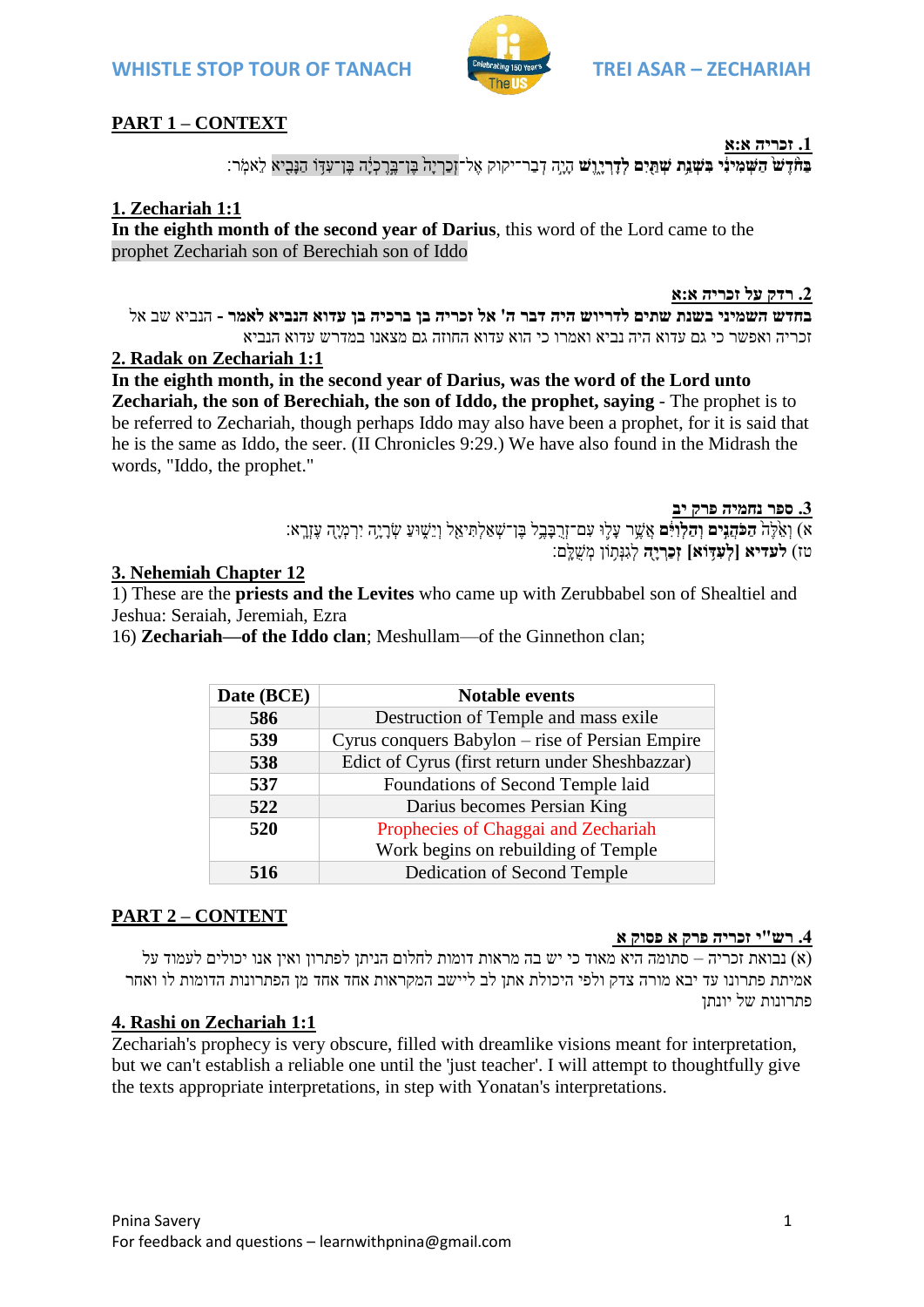

# **5. Breakdown of Content**

| Section $A -$  | 1) Opening prophecy urging the people to repent $(1:1-6)$                      |
|----------------|--------------------------------------------------------------------------------|
| Chapters 1 - 8 | 2) Zechariah's 7 visions $(1:7-6:8)$                                           |
|                | 3) Should we still fast on Tisha b'Av and the response of the prophet to       |
|                | focus on social justice. Includes prophecies of consolation and comfort to the |
|                | people $(7:1 - 8:23)$                                                          |
| Section $B -$  | Future prophecies of Messianic times, ingathering of exiles, downfall of       |
| Chapters 9-14  | enemies, End of Days                                                           |

# **6. Structure of Zechariah's 7 Visions**

- 1. Four horseman patrolling the earth (1:7-17)
	- 2. Four horns who scattered Judah struck down (2:1-4)
		- 3. Man measuring Jerusalem (2:5-17)
			- **4. Leadership from Temple and vision of Menorah (3:1-4:14)**
		- 5. The curse of the flying scroll (5:1-4)
	- 6. Woman in basket being taken to Shinar (5:5-11)
- 7. Four chariots patrolling the earth (6:1-8)

#### **.7 זכריה פרק ח**

טז) אֱלֶה הַדְּבָרִים אֲשֶׁר תַּעֲשֶׂוּ דַּבְּרוּ **אֵמֶת אֵישׁ אֵת־רֵעָּׁהוּ אֵמֵת וּמִשִׁפֵּט שַׁלֹוּם שִׁפִטוּ בִּשַׁעַרִיכֵם:** יז) וְאֵישׁ | אֵת־ ָרַעֲת רֵעָּ֫הוּ אֲל־תַּחָשְׁבוּ בִּלְבַבְבֶ֫ם וּשֶׁבֱעַת שֵׁקֵר אֲל־תֵּאֲהָבוּ כִּי אֶת־כַּל־אֱלֶּה אֲשֶׁר שַׂנֵאתִי נָאָם־יקוק: (ס) יח) וַיְהֵי דְּבַר־ יקוק צְבָאָוֹת אֵלֵי לֵאמְר: יט) כְּה־אָמֵۢר יקוק צְבָאוֹת צְוֹם הָרְבִיעִי וְצְוֹם הַחֲמִישִׁי ּוְצֹוֹם הַשְּׁבִיעִי וְצְוֹם הָעֲשִׂירִי יִהְיֶה לְבֵית־יְהּודָּ ה֙ לְשָּ שֶּ֣ ֹון ּולְשִ מְ חָָּ֔ ה ּוֹֽ לְמ עֲדִ ִ֖ ים טֹובִ ׁ֑ ים **ְּׁו ָהֱאֶַ֥מת ְּׁו ַּה ָשַּ֖לֹום ֱאֶָֽהבּו**׃ )פ(

# **7. Zechariah Chapter 8**

16) These are the things you are to do: **Speak the truth to one another, render true and perfect justice in your gates.** 17) And do not contrive evil against one another, and do not love perjury, because all those are things that I hate—declares the Lord. 18) And the word of the Lord of Hosts came to me, saying, 19) Thus said the Lord of Hosts: The fast of the fourth month, the fast of the fifth month, the fast of the seventh month, and the fast of the tenth month shall become occasions for joy and gladness, happy festivals for the House of Judah; **but you must love honesty and integrity**.

#### **.8 זכריה פרק ח**

ד) כְּה אֲמֵרֹ יקוק צְבָאָׂוֹת עָד יֵשְׁבוּ זְקֶנָים וּזָקֶנִוֹת בְּרְחֹבְוֹת יִרוּשָׁלֵם וְאֵישׁ מְשִׁעֲנְתֶּו בְּיַדָּו מֵרֹֽב יַמֵּים: ה) וּרְחֹבְוֹת הַעִּיר יִמֵּלְאָ*ׁוּ יִלְדִים וֵילַדְוֹת מְשַׂחֲקִים בְּרְ*חָבֹתֵיהָ: (ס)

# **8. Zechariah Chapter 8**

4) Thus said the Lord of Hosts: There shall yet be old men and women in the squares of Jerusalem, each with staff in hand because of their great age. 5) And the squares of the city shall be crowded with boys and girls playing in the squares.